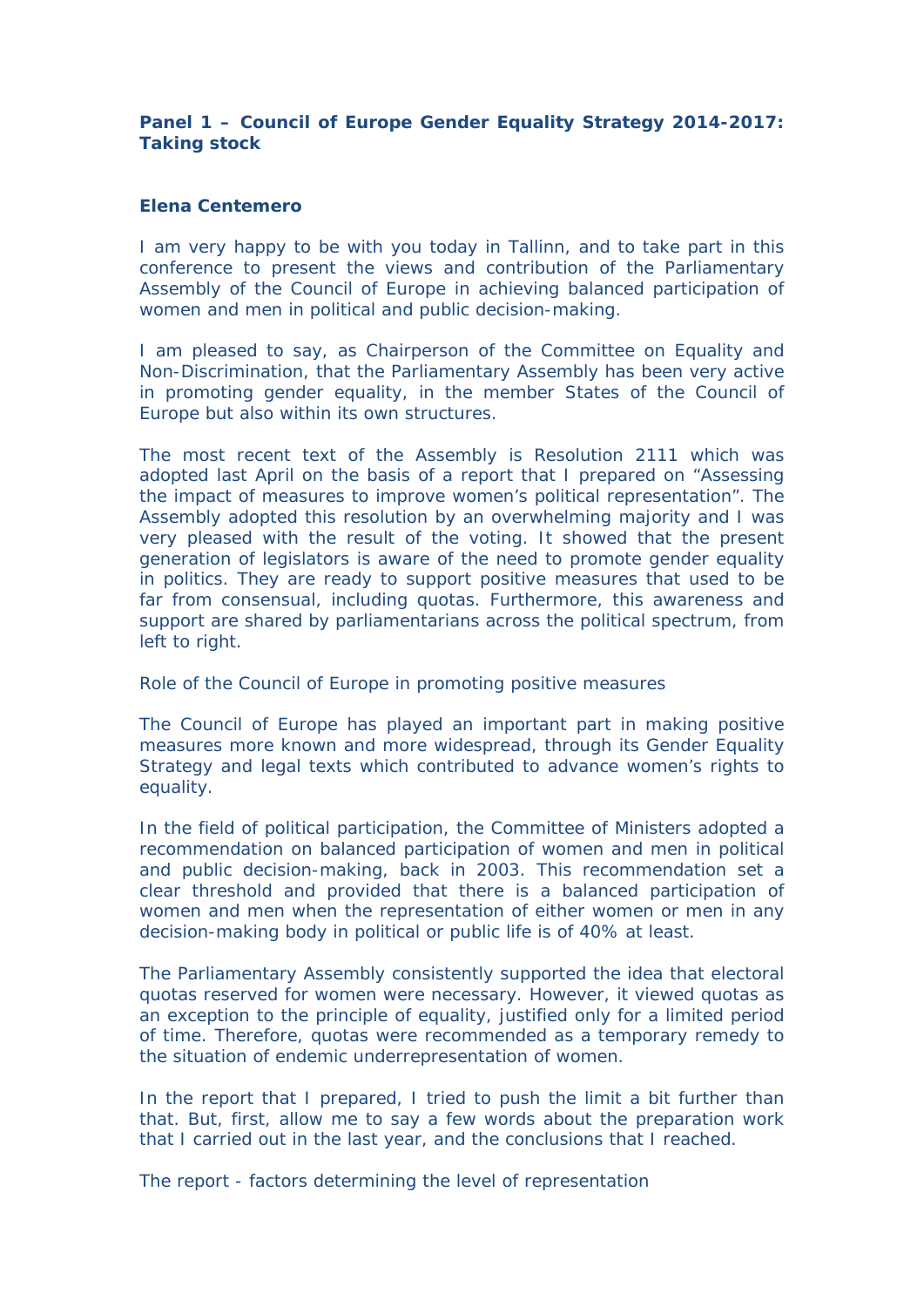the preparation of my report on women's political representation implied desk research, several hearings and a considerable amount of field work, which included election observation activities in Turkey, participating in relevant seminars in Georgia and Ukraine, and, last but not least, a factfinding visit to Sweden. This visit was a turning point in the preparation of the report.

My two main conclusions were the following:

First, progress in the field of women's political representation has been achieved through **a variety of measures**:

- reforms of constitutional legislation first of all to grant women voting rights (both the right to vote and to be elected);
- reforms of private law: equal right to property, equal inheritance, marriage, citizenship, are necessary preconditions for having an active role in society, and then in public and political life.

Second, women's political representation is also the result of a **wide variety of factors**:

- social factors, which affect the way care and household duties are shared between women and men;
- economic factors, such as the persistent pay gap, and more generally the gender gap in access to professions and careers; access to financing of small businesses is also often more difficult for women than it is for men;
- cultural factors are also crucial. Gender stereotypes in particular affect the possibility for women to acquire real parity. Education and mass media have in my view an important responsibility to eradicate these stereotypes.

I am more convinced than ever that these factors are closely intertwined. The countries which were most successful in achieving gender equality in political life, such as Sweden, are those that adopt a **holistic approach** and design legislation and policies based on a gender perspective in all areas.

## *Electoral systems and gender quotas*

Nevertheless, we all know that electoral systems may have an impact on the actual representation of women. If correctly designed and implemented, they are in fact the main way to achieve significant progress in a short time.

In order to be effective, **quotas need to be ambitious**. We cannot expect electoral legislation to revolutionise a political system and lead to gender balanced representation, if they only introduce a minimum quota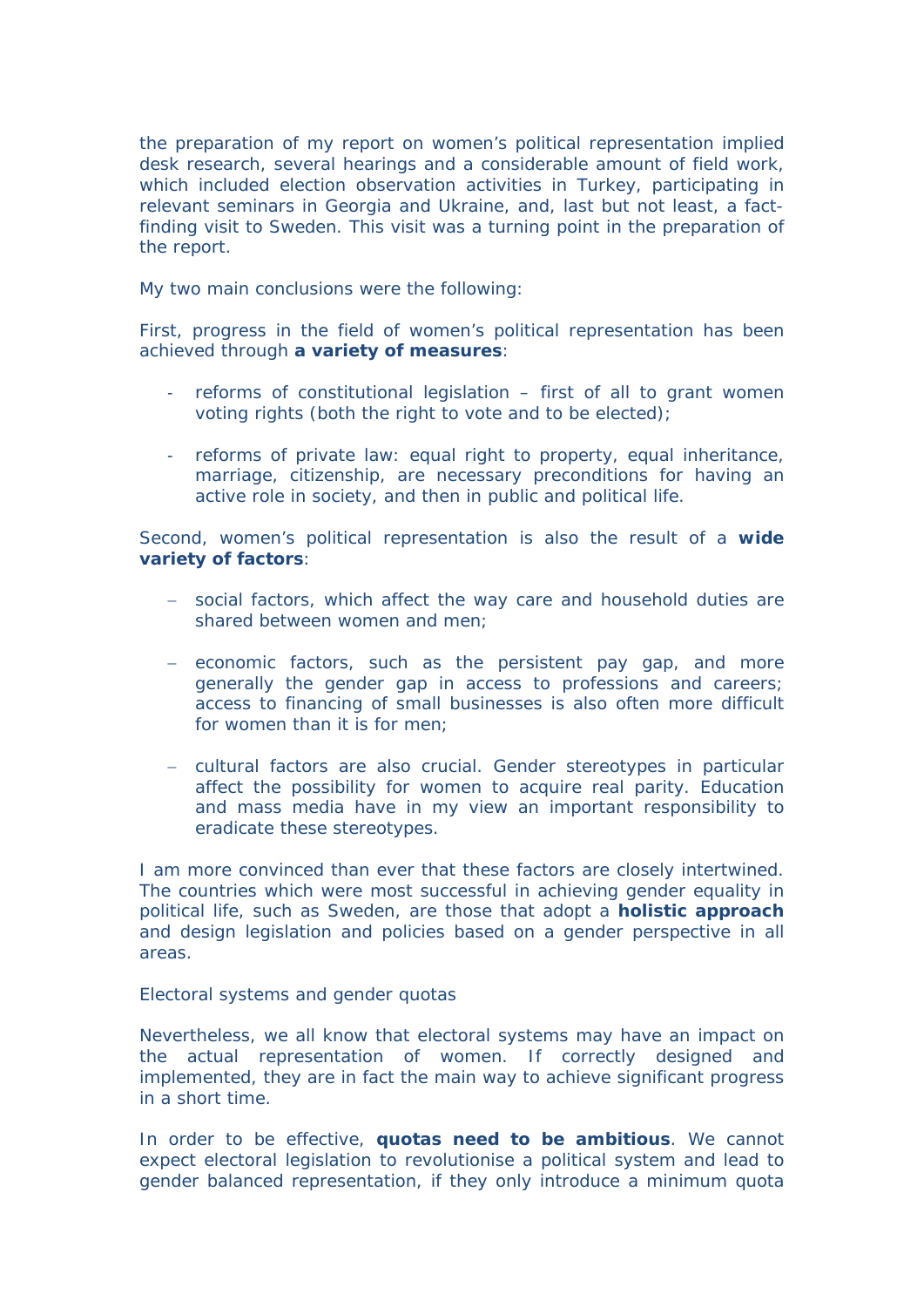of 20% for the underrepresented gender. The bar must be set high, and the goal should be at least the 40% that we referred to.

In addition, **quota systems need to be coupled with sanctions**. Not simply financial sanctions, as experience shows that political parties often prefer to pay the fines rather than abide by the quota rules. More substantial sanctions, and particularly the rejection of the list in case of non-compliance, are more effective. Accompanying measures, including training and awareness-raising activities, as well as measures to reconcile private life and political activities, are also crucial: they help make the effects of quotas sustainable in the longer term.

Quotas have often been viewed as a temporary measure, which should be put aside once the goal has been achieved. I believe that this is risky. There are cases of political systems which have abolished quotas only to see women's political representation go down drastically again. There are even countries which almost reached gender equality in political representation without enforcing quotas, but then went back to lower levels of women's representation, because the political landscape at large had changed.

## *Next step: parity*

I believe that we should take one step further and switch to **gender parity**. Parity, as a principle enshrined in legislation at the highest level, ideally the constitution, or at least in the electoral legislation, means that all political bodies should be composed, in so far as possible, by an equal share of women and men. Only this guarantees that these bodies represent the population.

In this respect, the example was set by non-European countries, particularly in Latin America. They have enshrined the principle of parity in their constitutions, which means that all political bodies should in principle be composed by women and men equally.

I believe that we should follow their example. This recommendation is reflected also in Resolution 2111 (2016) of the Parliamentary Assembly, adopted in April and stemming from the report I prepared.

The Assembly "supports" parity, the text reads, and States should "consider" introducing it in their systems. This wording is cautious, because we all know that such an important change cannot be introduced in a legal system overnight. It requires political will, a large debate, and support from the public opinion. This idea is ambitious, but still realistic. I cannot see why our countries would not be able to adopt it.

## *Participation of women in the Parliamentary Assembly*

To conclude, I would like to say that in the Parliamentary Assembly of the Council of Europe, each national delegation has the obligation to include, at a very minimum, one member of the under-represented sex appointed as a representative<sup>1</sup>. Failing to comply with this requirement, the